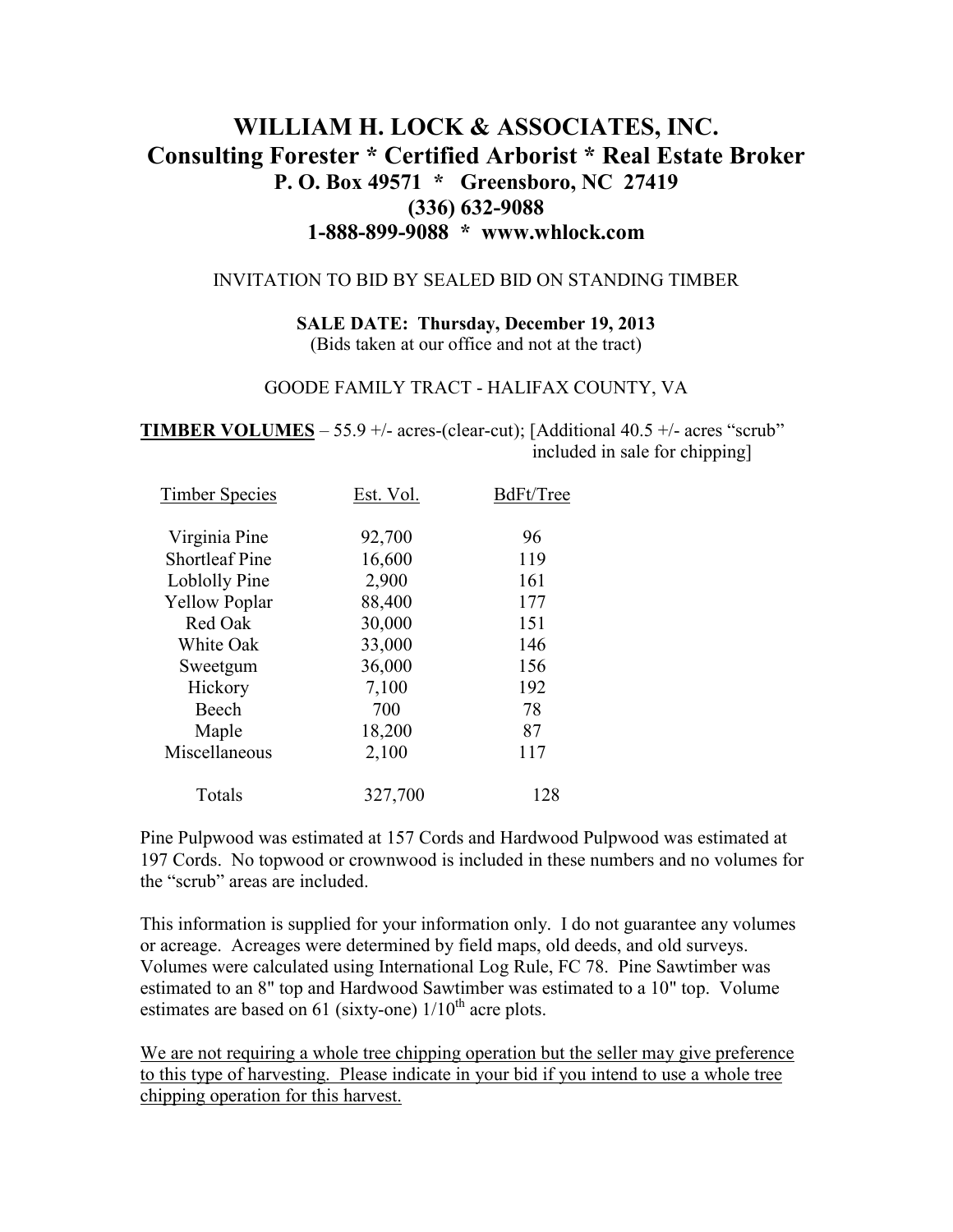Page Two Goode Family Tract - Timber Sale Sale Date: Thursday-December 19, 2013 at 11:00 am at our office

## **LOCATION:**

This tract is located on the east side of Melon Road in the southwest corner of Halifax County, VA. Access is available around # 9186 Melon Road. See attached location maps.

### **BIDS:**

The Goode Family Tracts are being sold on a lump sum, sealed bid basis with one bid buying both parcels. Bids will be accepted by **regular mail** if received by 5:00 pm on Wednesday, December 18, 2013 **OR** bids will be accepted by **email (whlock@whlock.com), telephone (336-632-9088), fax (336-632-9088), or in person** at my office until 11:00 am on Thursday, December 19, 2013. At 11:00 am on Thursday, December 19, 2013 all bids received will be recorded. The successful bidder will be notified within 24 hours of the bid openings. A 10% deposit may be requested to be delivered to William H. Lock & Associates, Inc. within 72 hours of the bid opening. The balance of the sales price is to be delivered at the sale closing. The seller reserves the right to refuse or accept any and all bids. Seller will consider all bids. The seller will be responsible for the timber deed preparation and forestry consultant fees. The buyer will be responsible for all other closing costs. A \$1,000 performance deposit may be collected at closing and held in a non-interest bearing trust account until satisfactory completion of logging. The performance deposit does not limit the buyer's liability.

## **PLACE OF SALE:**

The timber sale will be held at the office of William H. Lock & Associates, Inc. in Greensboro, NC. The office address is 375 S. Swing Road, Greensboro, NC 27409. Telephone and Fax: 336-632-9088; Email-whlock@whlock.com

#### **CONDITIONS OF SALE**:

1. The Buyer shall have 24 months from the date of the timber deed to cut and remove all merchantable timber within the "cross-hatched areas" shown on the Timber Sale Map. The sale boundaries, property lines, and "out" areas have been marked with pink flagging. No flagged or painted trees marking the sale boundaries or property lines and no trees outside the flagged or painted trees are to be harvested. Creek buffers have been marked with blue paint and these are considered as "out" areas with no harvesting allowed. A whole tree chipping operation will not be required but preference may be given to potential buyers if a whole tree chipping operation will be used for harvesting.

2. The Buyer may access the tract near # 9186 Melon Road. Any access routes will need to be installed and/or maintained according to all Virginia Best Management Practices.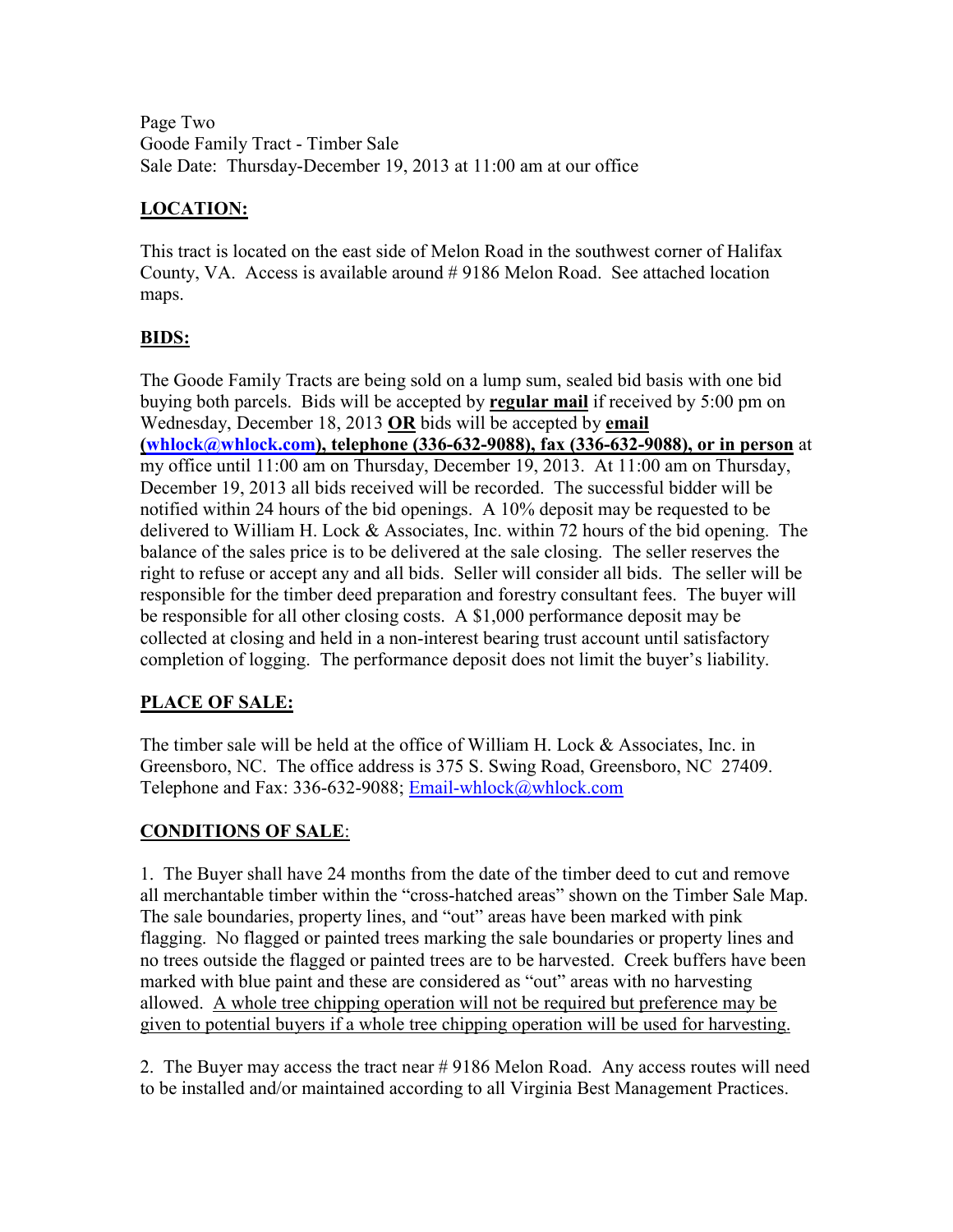Page Three Goode Famil Tract - Timber Sale Sale Date: Thursday-December 19, 2013 at 11:00 am at our office

All existing roadways must be open and usable at all times for ordinary automobile traffic and be left in similar condition, reasonable wear and tear accepted, at the completion of the harvesting operation. Call W.H. Lock if questions concerning access routes.

3. The Buyer is responsible for maintaining a clean site. No equipment parts, trash, tires or other debris shall be left on the property as a result of the harvesting operation. It shall be the Buyer's responsibility to clean up any hazardous material or chemical waste spills including but not limited to Diesel Fuel, Hydraulic Fluid, Machine Oil, and/or Gasoline upon the subject property if they resulted from the harvesting operation. Responsibility will include any required remediation including but not limited to the removal of contaminated soils. Deck sites, loading sites, and/or truck parking areas must be free of logging debris, smoothed when completed, and re-seeded at the completion of the harvesting operation.

4. The Buyer is responsible for following all Federal, State, and local regulations regarding timber harvesting activities. Buyer is responsible for harvest notification required under Virginia law and for obtaining any other necessary permits or licenses required for timber harvesting. All logging operations must conform to Virginia Best Management Practices. In the event that a non-compliance situation is identified on the tract as a result of the harvesting operation, William H. Lock & Associates, Inc. will have the express right to suspend the harvesting operation until the situation is brought into compliance. No trees or other logging debris shall be left in or across the property boundary, sale cutting lines or access roads.

5. All property lines and corners are marked with pink flagging. No flagged trees denoting the property and/or sale boundary shall be cut and no trees outside the boundary lines shall be cut. If trees marking the property lines or sale boundary are cut, Virginia timber trespass laws may apply. No trees shall be cut to fall on a neighboring landowner's property or where potential damage may occur. If existing marked property corners are damaged or removed as a result of the harvesting operation, Buyer agrees to replace the markers at the correct surveyed location at their own expense.

6. Buyer agrees to notify William H. Lock & Associates, Inc., P. O. Box 49571, Greensboro, NC 27419 at least 3 days in advance of the beginning of the harvesting operation and at least 3 days in advance of the completion of the harvesting operation. Telephone numbers are Office: (336) 632-9088. The buyer and/or logger must complete a pre-harvest inspection with WHL  $\&$  Associates prior to beginning any logging activity.

7. Seller reserves the right to require the termination of all timber harvesting in the event that weather conditions cause the land to become so wet that continued logging will cause excessive site damage and rutting. Seller agrees to extend the cutting time automatically for the number of days of required termination if he exercises this item. If work is